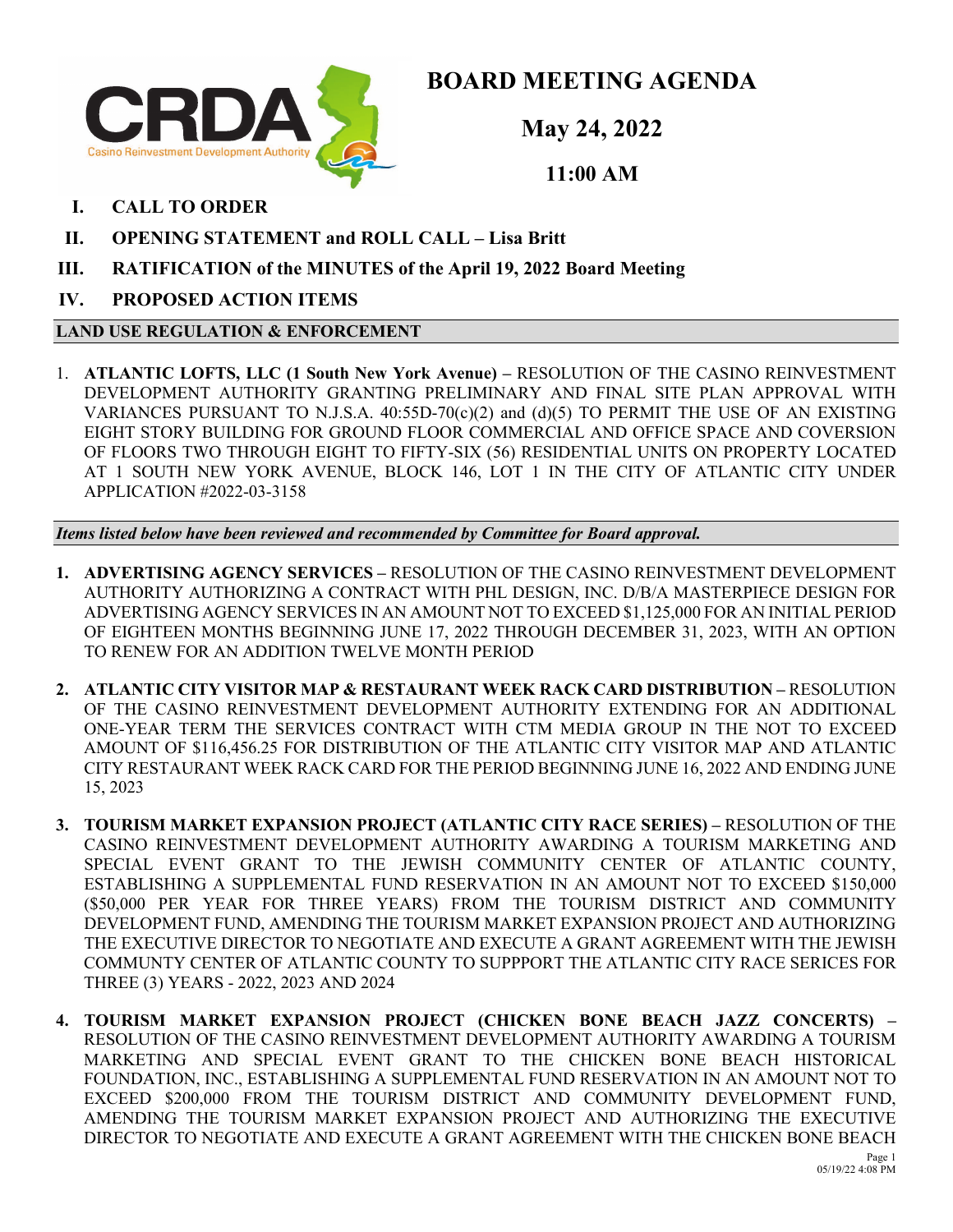### **CASINO REINVESTMENT DEVELOPMENT AUTHORITY 15 S. Pennsylvania Avenue Atlantic City, NJ 08401 BOARD MEETING AGENDA** Page 2

HISTORICAL FOUNDATION TO SUPPPORT THE PRODUCTION OF THREE (3) JAZZ CONCERTS AT BROWNS PARK AND TEN (10) JAZZZ CONCERTS AT KENNEDY PLAZA

- **5. TOURISM MARKET EXPANSION PROJECT (BROADWAY ON THE BOARDWALK) –** RESOLUTION OF THE CASINO REINVESTMENT DEVELOPMENT AUTHORITY AWARDING A TOURISM MARKETING AND SPECIAL EVENT GRANT TO JUDILUDI PRODUCTIONS LLC, ESTABLISHING A SUPPLEMENTAL FUND RESERVATION IN AN AMOUNT NOT TO EXCEED \$278,893 FROM THE TOURISM DISTRICT AND COMMUNITY DEVELOPMENT FUND, AMENDING THE TOURISM MARKET EXPANSION PROJECT AND AUTHORIZING THE EXECUTIVE DIRECTOR TO NEGOTIATE AND EXECUTE A GRANT AGREEMENT WITH JUDILUDI PRODUCTIONS LLC TO PRODUCE AND MARKET 'BROADWAY ON THE BOARDWALK' SHOWS FOR EIGHT (8) WEEKS AT KENNEDY PLAZA
- **6. TOURISM MARKET EXPANSION PROJECT (CITY OF ATLANTIC CITY FREE SUMMER CONCERTS AT GARDNER'S BASIN) –** RESOLUTION OF THE CASINO REINVESTMENT DEVELOPMENT AUTHORITY AWARDING A TOURISM MARKETING AND SPECIAL EVENT GRANT TO THE NATIONAL RHYTHM AND BLUES MUSIC SOCIETY INC., ESTABLISHING A SUPPLEMENTAL FUND RESERVATION IN AN AMOUNT NOT TO EXCEED \$182,896 FROM THE TOURISM DISTRICT AND COMMUNITY DEVELOPMENT FUND, AMENDING THE TOURISM MARKET EXPANSION PROJECT AND AUTHORIZING THE EXECUTIVE DIRECTOR TO NEGOTIATE AND EXECUTE A GRANT AGREEMENT WITH THE NATIONAL RHYTHM AND BLUES MUSIC SOCIETY INC. TO PRESENT THE 2022 FREE SUMMER CONCERTS AT GARDNER'S BASIN
- **7. TOURISM MARKET EXPANSION PROJECT (MARDI GRAS) –** RESOLUTION OF THE CASINO REINVESTMENT DEVELOPMENT AUTHORITY AWARDING A TOURISM MARKETING AND SPECIAL EVENT GRANT TO TONY MART, LLC, ESTABLISHING A SUPPLEMENTAL FUND RESERVATION IN AN AMOUNT NOT TO EXCEED \$186,200 FROM THE TOURISM DISTRICT AND COMMUNITY DEVELOPMENT FUND, AMENDING THE TOURISM MARKET EXPANSION PROJECT AND AUTHORIZING THE EXECUTIVE DIRECTOR TO NEGOTIATE AND EXECUTE A GRANT AGREEMENT WITH TONY MART, LLC TO PRESENT THE 2022 SUMMER CONCERT SERIES – MARDI GRAS AC AT KENNEDY PLAZA
- **8. ENVIRONMENTAL CONSULTING SERVICES** RESOLUTION OF THE CASINO REINVESTMENT DEVELOPMENT AUTHORITY APPROVING SPECTRA VENUE MANAGEMENT'S AWARD OF A PROFESSIONAL SERVICES AGREEMENT TO ENVIRONMENTAL DESIGN, INC. FOR ENVIRONMENTAL CONSULTING SERVICES ON AN AS-NEEDED BASIS FOR THE JIM WHELAN BOARDWALK HALL AND THE ATLANTIC CITY CONVENTION CENTER (INCLUDING THE AC RAIL TERMINAL) WITH AN AGGREGATE SPENDING AUTHORIZATION NOT TO EXCEED \$1,000,000 FOR A TWO-YEAR PERIOD BEGINNING JUNE 1, 2022 AND ENDING MAY 31, 2024
- **9. ENERGY SAVINGS IMPROVEMENT PROJECT** RESOLUTION OF THE CASINO REINVESTMENT DEVELOPMENT AUTHORITY GRANTING PRELIMINARY DETERMINATION OF PROJECT ELIGIBILITY FOR THE ENERGY SAVINGS IMPROVEMENT PROJECT ("ESIP") FOR THE ATLANTIC CITY CONVENTION CENTER, AC RAIL TERMINAL, JIM WHELAN BOARDWALK HALL (EAST HALL AND WEST HALL), THE WAVE PARKING GARAGE AND THE AUTHORITY'S MAIN OFFICE
- **10. ATLANTIC CITY CONVENTION CENTER ELECTRIC VEHICLE CHARGING STATIONS** RESOLUTION OF THE CASINO REINVESTMENT DEVELOPMENT AUTHORITY GRANTING PRELIMINARY DETERMINATION OF PROJECT ELIGIBILITY FOR THE ELECTRIC VEHICLE TOURISM PROGRAM FOR THE ATLANTIC CITY CONVENTION CENTER PARKING GARAGE AND AUTHORIZATION TO RECEIVE AN INCENTIVE GRANT FROM THE STATE OF NEW JERSEY BOARD OF PUBLIC UTILITIES ("BPU") - SPONSORED ELECTRIC VEHICLE TOURISM PROGRAM